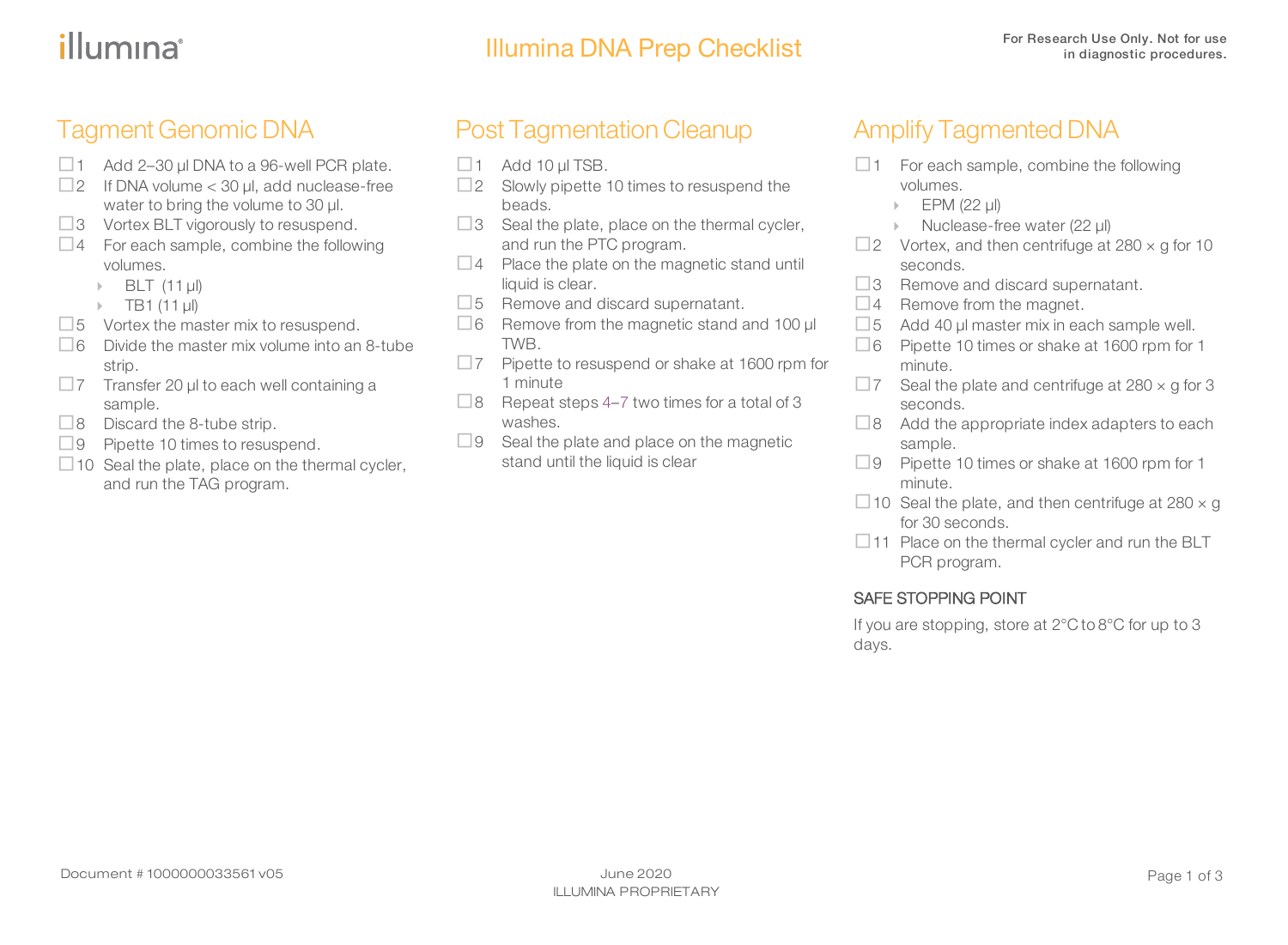# illumına<sup>®</sup>

### Illumina DNA Prep Checklist For Research Use Only. Not for use

 $\Box$  16 Incubate at room temperature for 2 minutes.  $\Box$  17 Place the plate on the magnetic stand until the

 $\Box$  18 Transfer 30 µl supernatant to a new plate.

If you are stopping, seal the plate with Microseal 'B' adhesive or Microseal 'F' foil seal, and store at

liquid is clear.

SAFE STOPPING POINT

-25°C to -15°C for up to 30 days.

#### CleanUp Libraries

- $\Box$  1 Centrifuge at 280  $\times$  g for 1 minute.
- $\square$ 2 Place on the magnetic stand until the liquid is clear.
- $\square$ 3 Transfer 45 µl supernatant to a new midi plate.
- $\Box$ 4 Vortex and invert SPB to resuspend.
- $\square$ 5 For standard DNA input, perform the following steps.
	- $\Box$ a Add 40 µl nuclease-free water.
	- $\n **ab**$  Add 45  $\mu$ I SPB.
	- $\Box$ c Pipette 10 times or shake at 1600 rpm for 1 minute.
	- $\Box$ d Seal the plate and incubate for 5 minutes.
	- $\Box$ e Place on the magnetic stand until the liquid is clear.
	- $\Box$  f Vortex SPB (*undiluted* stock tube), and then add 15 µl to a new midi plate.
	- $\Box$ g Transfer 125 µl supernatant to the new
	- plate.<br>  $\Box$ h Pipette 10 times or shake at 1600 rpm for 1 minute.
	- $\Box$ i Discard the first plate.
- $\Box$  6 For small PCR amplicon input, perform the following steps.
	- $\Box$ a Add 81 µl SPB.
	- □b Pipette 10 times or shake at 1600 rpm for 1 minute.
- $\square$ 7 Incubate at room temperature for 5 minutes.
- $\Box$ 8 Place on the magnetic stand until the liquid is clear.
- $\Box$ 9 Remove and discard supernatant.
- $\Box$  10 Wash two times with 200 µl fresh 80% EtOH.
- $\Box$ 11 Remove and discard residual EtOH.
- $\Box$  12 Air-dry for 5 minutes.
- $\Box$  13 Remove from the magnetic stand.
- $\Box$  14 Add 32 µl RSB.
- $\Box$  15 Pipette to resuspend.

ILLUMINA PROPRIETARY

#### Check Library Quality (Optional)

- $\Box$  1 Run 1 µl library or pooled libraries on one of the following instruments:
	- **▶ Add 1 µl RSB to the library to achieve** the 2 µl volume required for Fragment Analyzer.